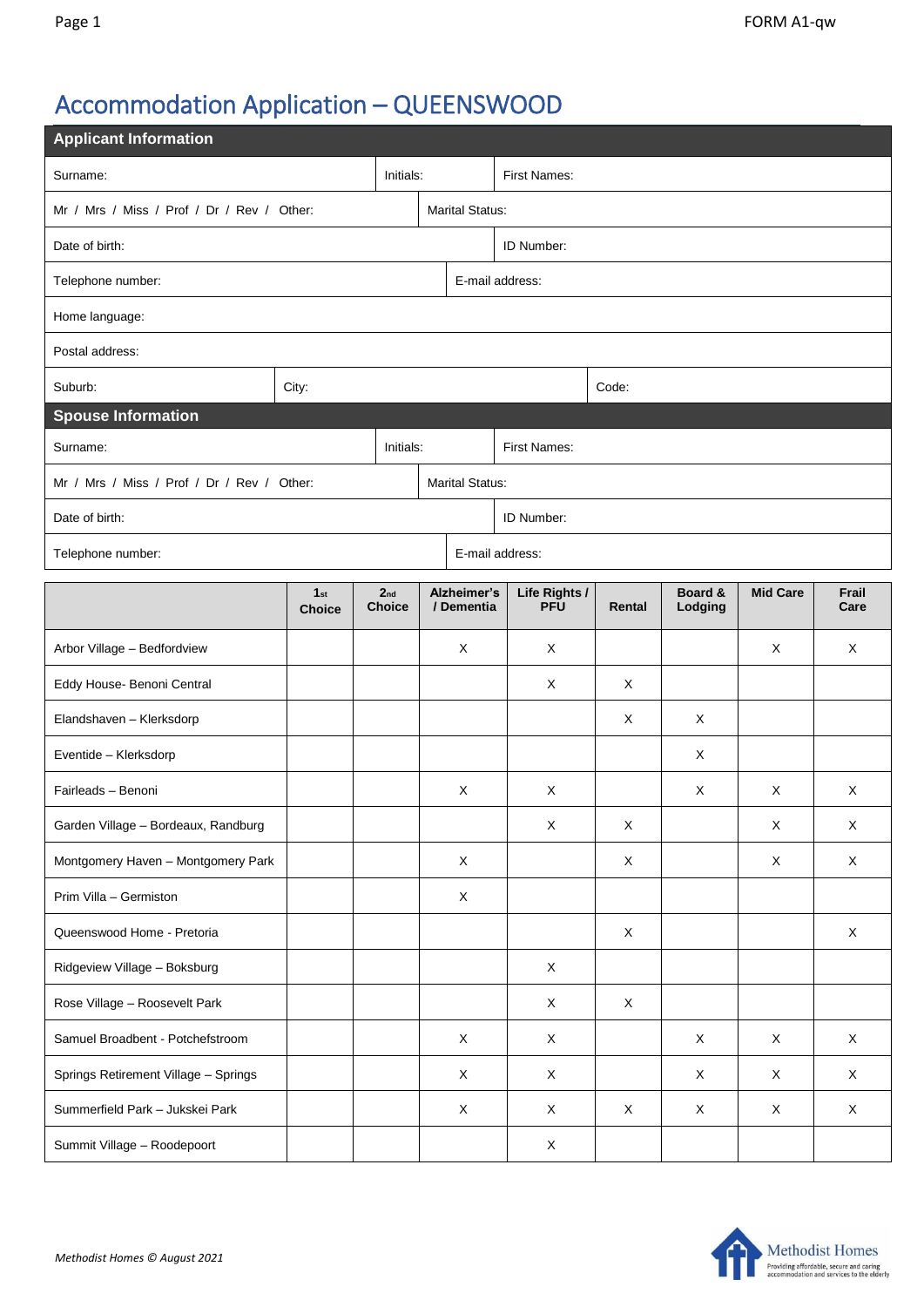| Frail Care & Mid Care Room Size (Please circle preference)                                                                                                                                                                                                                                                                                                                                                                                                                                                                                                                                                                                                  |                      |                   |              |  |                |                   |  |                   |  |
|-------------------------------------------------------------------------------------------------------------------------------------------------------------------------------------------------------------------------------------------------------------------------------------------------------------------------------------------------------------------------------------------------------------------------------------------------------------------------------------------------------------------------------------------------------------------------------------------------------------------------------------------------------------|----------------------|-------------------|--------------|--|----------------|-------------------|--|-------------------|--|
| Single                                                                                                                                                                                                                                                                                                                                                                                                                                                                                                                                                                                                                                                      |                      |                   | 2-bed Shared |  |                | Multi-ward Shared |  |                   |  |
| Rental Accommodation Size & Type (Please circle preference)                                                                                                                                                                                                                                                                                                                                                                                                                                                                                                                                                                                                 |                      |                   |              |  |                |                   |  |                   |  |
| Bedsitter/Bachelor                                                                                                                                                                                                                                                                                                                                                                                                                                                                                                                                                                                                                                          | Full Board & Lodging | 1 Bedroom         |              |  |                | 2 Bedroom         |  | 3 Bedroom         |  |
| Life Rights/PFU Unit Size (Please circle preference)                                                                                                                                                                                                                                                                                                                                                                                                                                                                                                                                                                                                        |                      |                   |              |  |                |                   |  |                   |  |
| Bedsitter/Bachelor                                                                                                                                                                                                                                                                                                                                                                                                                                                                                                                                                                                                                                          | 1 Bedroom Flat       | 1 Bedroom Cottage |              |  | 2 Bedroom Flat | 2 Bedroom Cottage |  | 2 Bedroom & Study |  |
| <b>COMMENTS:</b>                                                                                                                                                                                                                                                                                                                                                                                                                                                                                                                                                                                                                                            |                      |                   |              |  |                |                   |  |                   |  |
|                                                                                                                                                                                                                                                                                                                                                                                                                                                                                                                                                                                                                                                             |                      |                   |              |  |                |                   |  |                   |  |
| Signature of applicant:<br>Date:<br>If this application is completed on behalf of a parent or a loved one, please provide your contact details.<br>Name:<br>Telephone:<br>E-mail:                                                                                                                                                                                                                                                                                                                                                                                                                                                                           |                      |                   |              |  |                |                   |  |                   |  |
| Terms<br>Care Centre Accommodation Applications require the payment of a once off non-refundable fee of R1000.<br>For Independent Living (Rental/PFU/Board & Lodging) a once-off Application Fee in the amount of R2000 is payable on<br>submission of this form. Once you take occupation at any of our homes or villages, an amount of R1000 will be credited to your<br>account in your second month of occupation.<br>The application fee is not refundable and will be forfeited should you elect to have your name removed from the waiting list.<br>Applications are open to persons of any age however, the minimum age of an occupant is 60 years. |                      |                   |              |  |                |                   |  |                   |  |
| Please return completed application form, together with your proof of payment and a copy of the applicants' ID by e-mail to:<br>qws.info@mha.co.za                                                                                                                                                                                                                                                                                                                                                                                                                                                                                                          |                      |                   |              |  |                |                   |  |                   |  |

**We will contact you by telephone or by e-mail to confirm receipt of your application. If you have not heard from us within 10 days of submission, please call us on 012 391 2700**

### **BANKING DETAILS:**

Methodist Homes For The Aged QUEENSWOOD Bank: First National Bank **Branch Code: 250655** Account Type: **Current Account** Account Number: **6266608 2856**

### **NB: PLEASE USE YOUR SURNAME AND VILLAGE CHOICE AS YOUR REFERENCE (e.g. Jones-Qweenwds)**

| <b>FOR OFFICE USE</b>    |     |              |               |               |                  |  |  |  |  |  |
|--------------------------|-----|--------------|---------------|---------------|------------------|--|--|--|--|--|
| Date of application:     |     | Amount Paid: |               |               | Unique ID:       |  |  |  |  |  |
| Application Fee Paid by: | EFT |              | <b>CHEQUE</b> | CASH          | Cash Receipt No: |  |  |  |  |  |
| Application Captured by: |     |              |               | Home/Village: |                  |  |  |  |  |  |

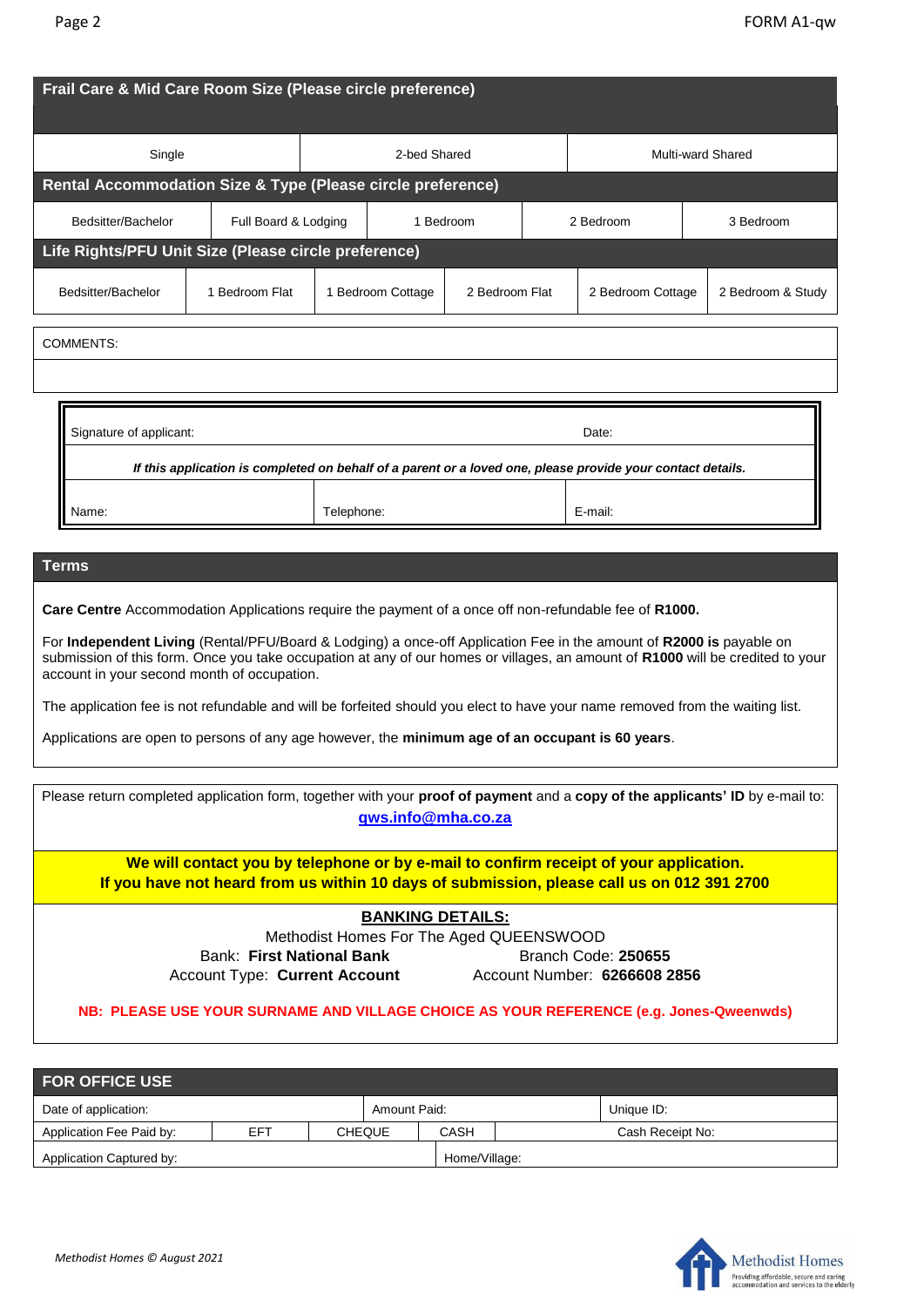Dear Resident/Potential Resident,

## **RE: POPIA NOTICE AND CONSENT TO PROCESS YOUR PERSONAL INFORMATION**

As a Resident or potential Resident to our organisation, we currently hold or will hold your personal information supplied by yourselves to our organisation.

We understand that your personal information is important to you and that you may be apprehensive about disclosing it. Your privacy is just as important to us and we are committed to safeguarding and processing your information in a lawful manner.

We also want to make sure that you understand how and for what purpose we process your information. If for any reason you think that your information is not processed in a correct manner, or that your information is being used for a purpose other than that for what it was originally intended, you can contact our Information Officer.

You can request access to the information we hold about you at any time and if you think that we have outdated information, please request us to update or correct it.

Our Information Officer's Contact Details are available from the Village Admin office.

#### Purpose for Processing your Information

We collect, hold, use and disclose your personal information mainly to provide you with access as a resident to our premises. We will only process your information for a purpose you would reasonably expect, including:

- Providing you with advice on what services we can offer you that suit your needs as requested or as prescribed by ourselves;
- To process your personal information so as to take care of you on our premises;
- To verify your identity and to conduct credit reference searches (if necessary);
- To correspond with you;
- To confirm, verify and update your details;
- To comply with any legal and regulatory requirements;

Some of your information that we hold may include, your first and last name, email address, other contact information, your title, birth date, gender, identity number and your banking details.

All personal information will be held securely and whenever we sub-contract or outsource other organisations to process any of your personal information on our behalf, we will bind these service providers by way of a Data Operator Agreement as far as this may be required.

Kind regards,

 $\mathbb{Z}$ 

Carl Queiros Information Officer Methodist Homes Head Office